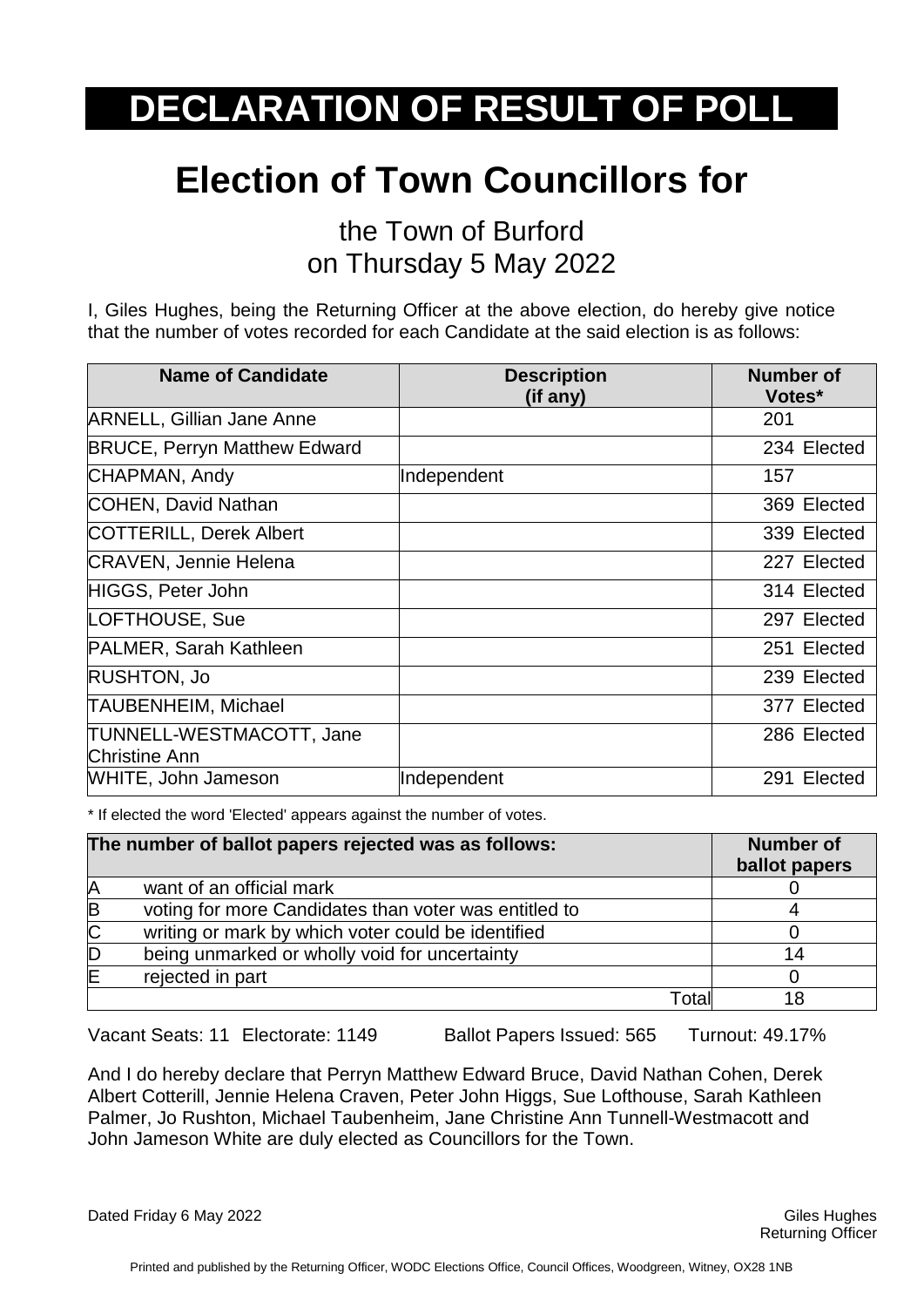## **Election of Parish Councillors for**

the Parish of Cassington on Thursday 5 May 2022

I, Giles Hughes, being the Returning Officer at the above election, do hereby give notice that the number of votes recorded for each Candidate at the said election is as follows:

| Name of<br><b>Candidate</b> | <b>Description</b><br>(if any) | <b>Number of</b><br>Votes* |
|-----------------------------|--------------------------------|----------------------------|
|                             |                                |                            |
| KING, Barbara Ann           |                                | 188 Elected                |
| <b>METCALF, Chris</b>       |                                | 191 Elected                |
| MILLS, Graham David         |                                | 179 Elected                |
| ROGERS, Alex David          |                                | 183 Elected                |
| <b>THOMPSON, Stewart</b>    |                                | 230 Elected                |
| <b>WITTER, Simon Mark</b>   |                                | 80                         |

\* If elected the word 'Elected' appears against the number of votes.

|                       | The number of ballot papers rejected was as follows:  | <b>Number of</b><br>ballot papers |
|-----------------------|-------------------------------------------------------|-----------------------------------|
| A                     | want of an official mark                              |                                   |
| B                     | voting for more Candidates than voter was entitled to |                                   |
| $\overline{\text{C}}$ | writing or mark by which voter could be identified    |                                   |
| D                     | being unmarked or wholly void for uncertainty         | 10                                |
| ΙΕ                    | rejected in part                                      |                                   |
|                       | Totall                                                |                                   |

Vacant Seats: 5 Electorate: 605 Ballot Papers Issued: 304 Turnout: 50.25%

And I do hereby declare that Barbara Ann King, Chris Leonard Metcalf, Graham David Mills, Alex David Rogers and Stewart Thompson are duly elected as Councillors for the Parish.

Dated Friday 6 May 2022 **Giles Hughes** Controllery and the Controllery of the Controllery of Giles Hughes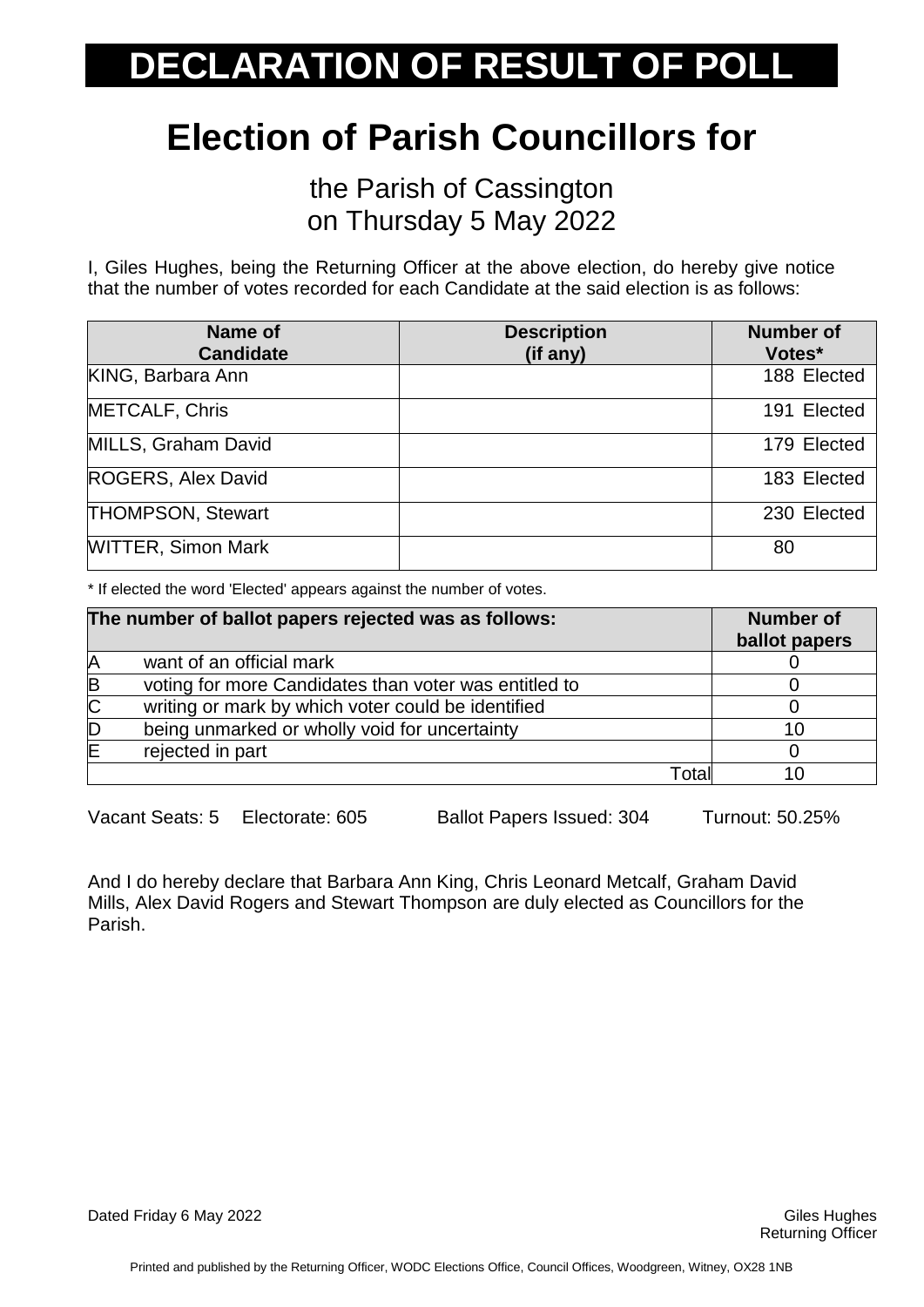### **Election of Town Councillors for**

#### the Town of Chipping Norton on Thursday 5 May 2022

I, Giles Hughes, being the Returning Officer at the above election, do hereby give notice that the number of votes recorded for each Candidate at the said election is as follows:

| Name of<br><b>Candidate</b> | <b>Description</b><br>(if any)   | <b>Number of</b><br>Votes* |
|-----------------------------|----------------------------------|----------------------------|
| <b>AKERS, Steve</b>         | Labour Party                     | 1103 Elected               |
| <b>FISHER, Scott Daniel</b> | Independent                      | 661                        |
| <b>KNOWLES, Chris</b>       | The Conservative Party Candidate | 723                        |
| <b>WHEATON, Sharon Mair</b> | Labour Party                     | 980 Elected                |

\* If elected the word 'Elected' appears against the number of votes.

|                | The number of ballot papers rejected was as follows:  | <b>Number of</b><br>ballot papers |
|----------------|-------------------------------------------------------|-----------------------------------|
| A              | want of an official mark                              |                                   |
| B              | voting for more Candidates than voter was entitled to |                                   |
| $\overline{C}$ | writing or mark by which voter could be identified    |                                   |
| D              | being unmarked or wholly void for uncertainty         | 15                                |
| ΙE             | rejected in part                                      |                                   |
|                | Totall                                                |                                   |

Vacant Seats: 2 Electorate: 5539 Ballot Papers Issued: 2055 Turnout: 37.10%

And I do hereby declare that Steve Akers and Sharon Mair Wheaton are duly elected as Councillors for the Town.